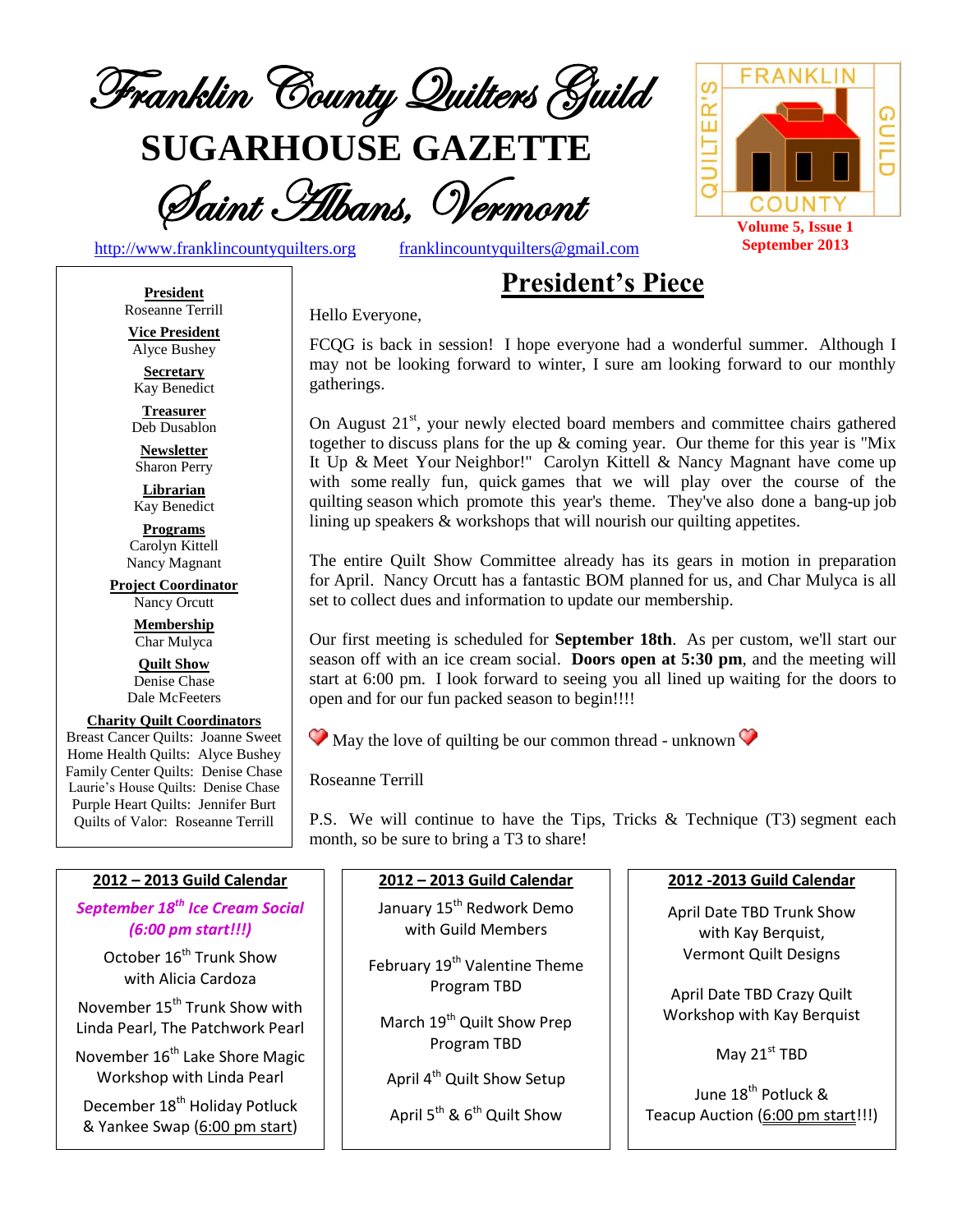# **FRANKLIN COUNTY QUILTERS GUILD Executive Board Meeting Minutes of August 21, 2013**

- Present: Carolyn Kittell, Alyce Bushey, Nancy Magnant, Susan Stewart, Bonnie Evans, Nancy Orcutt, Carol Stanley, Char Mulyca, Sharon Perry, Denise Chase, Roseanne Terrill, Kay Benedict
- Meeting called to order at 7:00 p.m. by Roseanne Terrill, President

# **2013-2014 Meeting Schedule and Probable Programs**

- Unless otherwise noted, doors open at 6:30pm, meeting begins at 7:00.
- September  $18^{th}$ : Doors open at 5:30pm; Ice Cream Social begins at 6:00pm; slide show of outdoor quilt show in Montana, mixer (scavenger hunt)
- $\bullet$  October 16<sup>th</sup>: Alicia Cardoza of CVQG, speaking about Sue Pelland Designs
- November  $20<sup>th</sup>$  (or possibly Friday, November  $15<sup>th</sup>$  meeting & Saturday, November  $16<sup>th</sup>$ workshop): Linda Pearl, of The Patchwork Pearl, with fusible applique projects and techniques.
- December  $18^{th}$ : Doors open at 5:30pm; potluck supper begins at 6:00pm; Yankee Swap.
- January  $15^{th}$ : Redwork demonstration led by Sharon Perry.
- February  $19<sup>th</sup>$ : Valentine's Day theme (wear red, red fat quarter drawing, bring chocolate, etc.).
- $\bullet$  March 19<sup>th</sup>: Quilt Show business plus program TBD.
- April  $16^{th}$  (or possibly April  $26^{th}$  weekend): Kay Berquist, of Vermont Quilt Design, with crazy quilt runner workshop.
- May  $21^{\text{st}}$ : TBD
- $\bullet$  June 18<sup>th</sup>: Doors open at 5:30pm; potluck supper begins at 6:00pm; teacup auction.
- Other possible programs discussed: oEvelyn Barber
	- oBetty Pillsbury: crazy quilts, fancy handwork
	- o Marlous Designs: wonky techniques
	- oLog Cabin Fabrics shop
	- o Donna Lynn Thomas: lives in Kansas, friend of Char Mulyca; highly recommended by Nancy **Orcutt**
	- oJamie Baron scrap-wrapped baskets
- **Membership:** Annual dues will remain at \$15.00.

**Quilt Show:** Scheduled for Saturday, April 5<sup>th</sup> and Sunday, April  $6<sup>th</sup>$ , with setup on Friday, April  $4<sup>th</sup>$  at City Hall. The poles have been reserved. The Raffle Quilt is finished and was shown at the meeting.

**Projects:** Nancy Orcutt explained that our Block of the Month will be scrappy. Instructions for several months have been printed from Quilters Cache.

Meeting adjourned at 8:25 p.m.

Minutes submitted by Kay Benedict, Secretary



Your guild library is now 96 books strong! The FCQG website has a complete list, alphabetized by title, with the 23 newest additions to the library highlighted with asterisks.

Among the new books are these three which offer different approaches to using precuts or scraps from your stash:

**Schnibbles Times Two** by Carrie Nelson (the creative mind behind Miss Rosie's Quilt Company). Patterns for large lap quilts made from 10-inch squares (layer cakes) and smaller versions from 5-inch squares (charm squares).

**StrataVarious Quilts** by Barbara Persing and Mary Hoover. Designs from panels of random-width strips cut from fat quarters, put together using a simple "slice and sew" technique.

**Tile Quilt Revival** by Carol Gilham Jones and Bobbi Finley. Directions for applique quilts of randomlyshaped pieces separated by background fabric, like grout between tiles. A few are similar to crazy quilts.

These three books will be available for browsing or checkout at the September meeting. To request a particular title from the complete list, email Kay Benedict at [kayben1@yahoo.com](mailto:kayben1@yahoo.com)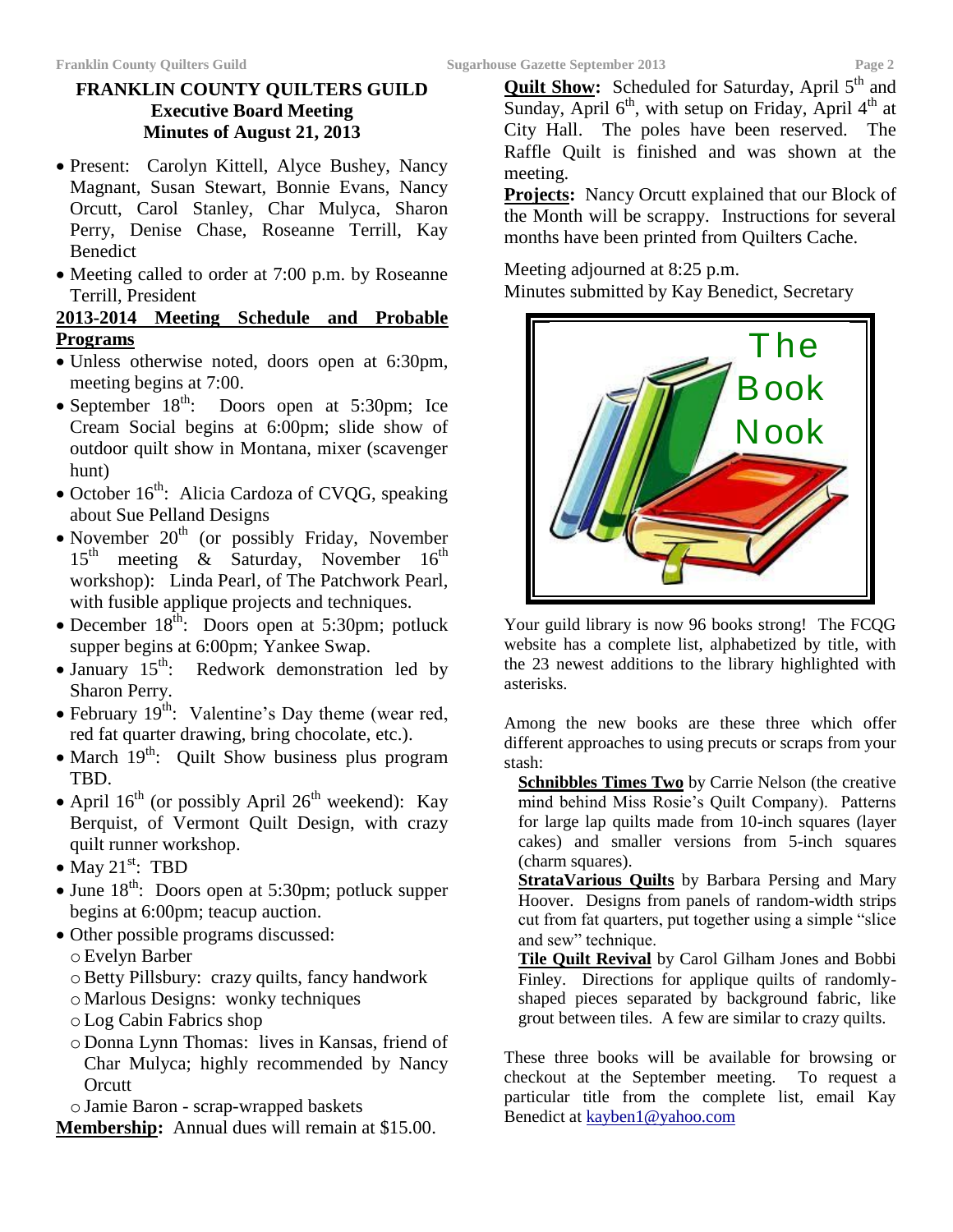# **FRANKLIN COUNTY QUILTERS GUILD Minutes of June 19, 2013**

- Present: Total attended 54, including two guests: Jon Brooks and Yolanda Hill
- Meeting called to order at 6:30 p.m. by Ann Jacobs, President, following a pot luck supper
- Secretary's Report for May: Motion to accept by Roseanne Terrill, seconded by Roberta Gilmour
- Treasurer's Reports for April and May: Motion to accept by Marge Taylor, seconded by Gisele Nolan

# **Old Business**

- Charity Quilt 2013: Presented to Jon Brooks, board member of Camp Ta-Kum-Ta
- Quilt Show
	- o Quilt Show History by the Numbers was distributed.
	- o Winners of the Quilt Show Volunteers drawing: Gerda Thibault; Diane Forey; Shirley Babcock; Sally Krupp; Carolyn Kittell; Roberta Gilmour; Christy Mulyca; Gail Perras; Janet McCarthy; Peggy Paradee; Roseanne Terrill; April Walker; Maggie Stockwell; Monica Kelley; and Deb Dusablon
	- o Co-Chairs for 2014 Quilt Show: Denise Chase and Dale McFeeters

# **UFOs**

- $\overline{\bullet}$  1<sup>st</sup> Place: Elaine Magnan, finished 11 UFOs.
- 2<sup>nd</sup> Place winner: Ann Jacobs, finished 8 UFOs.
- 3<sup>rd</sup> Place tie: Alyce Bushey and Nancy Orcutt
- Linda Nadeau also finished 3 UFOs..

#### **T3 (Tips, Tricks and Techniques)**

- Roseanne Terrill: Remove brush from hair curlers and use remaining cylinder to hold cords neatly.
- Char Mulyca: Recommended Quilter's Travel Companion book and website for visiting quilt shops while traveling.

# **2013-2014 Slate of Officers and Chairpersons**

- President: Roseanne Terrill; Vice President: Alyce Bushey; Secretary: Kay Benedict; Treasurer: Deb Dusablon; Newsletter: Sharon Perry; Programs: Nancy Magnant and Carolyn Kittell; Membership: Char Mulyca; and Block of the Month Nancy Orcutt.
- Quilt Show Co-Chairs: Denise Chase and Dale McFeeters; Vendors: Margaret Miller; Silent Auction: Sally Krupp; Demos: TBD; Raffle Tickets: Diane Forey; and Publicity: Jean Ann Branch.
- 2014 Raffle Quilt: Denise Chase and Connie Lane; 2014 Charity Quilt: Ann Jacobs and Joanne Sweet; and New Year's Quilts: Susan Stewart.
- Charity Quilts: Alyce Bushey and Elaine Magnan (Home Health); Denise Chase (Family Center and Laurie's House); Joanne Sweet (Breast Cancer); Jennifer Burt (Purple Heart); and Roseanne Terrill (Quilts of Valor).

 [6/29/13 Motion to accept by Kay Benedict; seconded by Joanne Sweet; vote taken by email]

# **New Business**

- Ideas for next year
	- oCamp Ta-Kum-Ta for a guild retreat
	- oProject night at a monthly meeting for charity quilts, bindings, etc.
	- oBlock-of-the-Month instead of Mystery Quilt
	- oPost appeal for Charity Quilt requests with displayed quilt at Quilt Show
- Charity Quilt 2014
	- o Ann Jacobs received one request from the Montgomery Historical Society. Motion to accept by Bonnie Evans, seconded by Alyce Bushey.
- Hurricane Irene/Charity Quilts
	- o Queen-size quilts are cut out. Quilts could be put together to donate to organizations for fundraising. Motion to accept by Bonnie Evans, seconded by Roseanne Terrill.
	- o Gerda Thibault still has some orphan blocks.

# **Letters & Thank Yous**

- Franklin County Senior Center having a benefit for Meals On Wheels. Motion made by Gerda Thibault to donate an Irene Quilt for fundraising; seconded by ??
- Franklin County Home Health thank-you note for charity quilts
- Ann Jacobs's co-worker thank-you note for Breast Cancer Quilt
- Outgoing President Ann Jacobs was presented with 48 quilt blocks made by guild members in gratitude for her leadership.

#### **Show and Tell**

#### **Monthly Drawings**

- Door Prize: Alyce Bushey
- Charity Quilts: Sandi Maynard

# **Program:** Teacup Auction

**Next meeting** - Wednesday, September 18, 2013 Meeting adjourned at 9:05 p.m. Minutes submitted by Kay Benedict, Secretary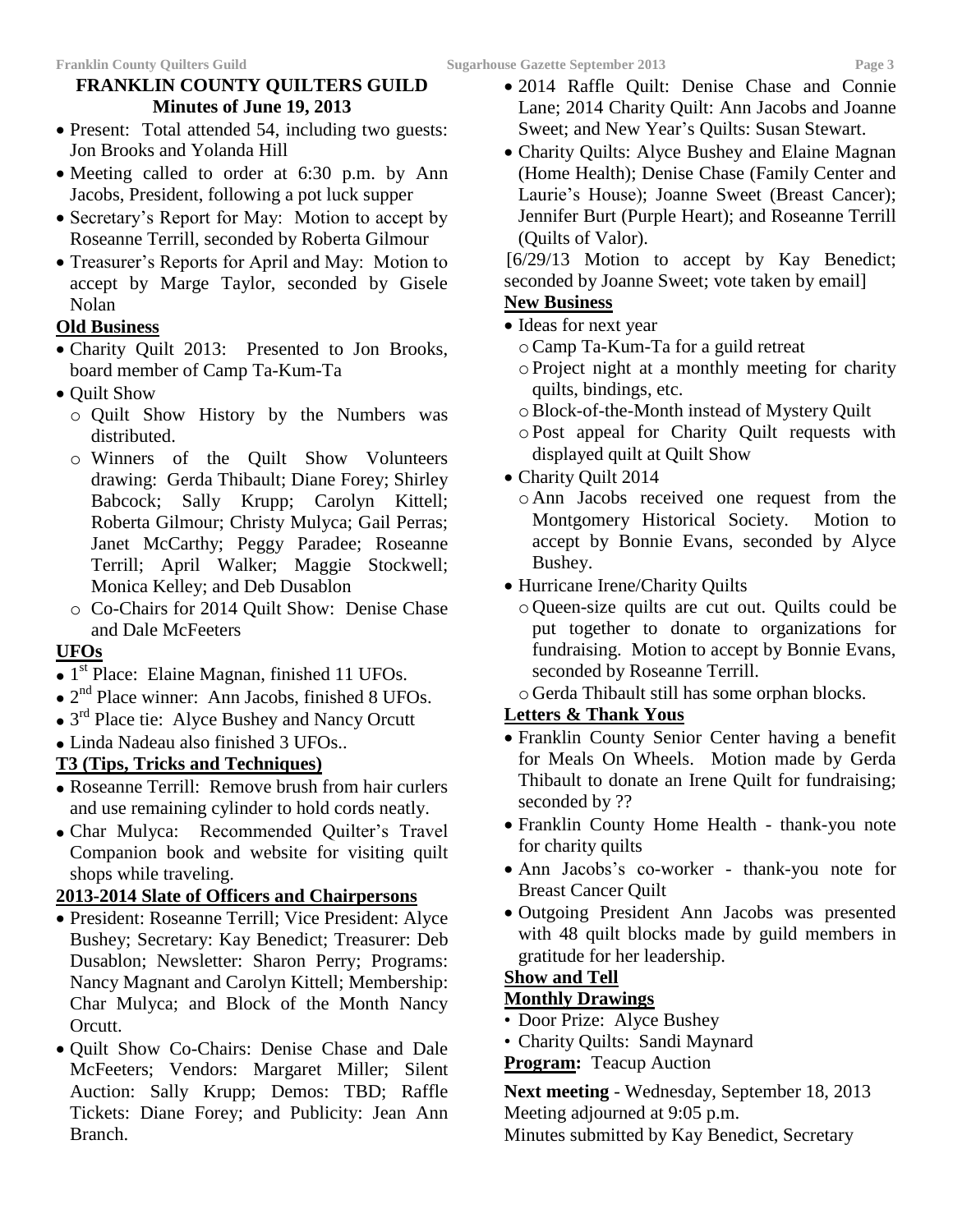# **TREASURER'S REPORT FOR SEPTEMBER 2013**

# **FRANKLIN COUNTY QUILTER'S GUILD Treasurer's Report -- September 18, 2013**

| <b>Opening Balance</b>                           |                              |          | \$4,878.49 |
|--------------------------------------------------|------------------------------|----------|------------|
| <b>Funds collected</b><br><b>Tea Cup Auction</b> |                              | \$299.00 |            |
| Covered Bridge pattern                           |                              | \$60.00  |            |
|                                                  | <b>Total Funds Collected</b> | \$359.00 |            |
|                                                  |                              | Total    | \$5,237.49 |
| Funds paid out                                   |                              |          |            |
| Church of the Rock, Aug & Sep rent               |                              | \$70.00  |            |
| Gerald Perry, Room set-up for Aug & Sep          |                              | \$50.00  |            |
| Diane Forey, Gifts for QS                        |                              | \$36.45  |            |
| Gerda Thibault, Channel 15 QS 2013               |                              | \$15.00  |            |
| Denise Chase, Raffle Quilt backing               |                              | \$65.83  |            |
| Christy Mulyca, Charity quilt 2013 quilting      |                              | \$100.00 |            |
| Bonnie Evans, Copies                             |                              | \$6.77   |            |
| Alyce Bushey, Napkins for potluck                |                              | \$3.77   |            |
|                                                  | <b>Total Funds Paid Out</b>  | \$347.82 |            |

#### **Grand Total \$4,889.67**

Respectfully submitted, Deborah L. Dusablon, Treasurer 09/18/13

#### **QUILT TIPS**

- One easy way to organize your stash is to take your fabric like it comes off the bolt folded. Use your ruler (such as a 5" X 24") and roll your fabric around your ruler until it is all 5 inches wide. Then slide out your ruler and fold the fabric roll in half lengthwise. You now have a perfect stackable fabric roll, no matter how many yards you have of the fabric. Then your fabric can sit on the shelf, and you can easily see what you have!!!

- When you get ready to sandwich your quilt it helps to use a large yardstick to smooth out the wrinkles in the batting. It only takes a few strokes of the yardstick to get a smooth laying batting. The yardstick acts as an extended long arm and works like a charm. Make sure your yardstick is smooth so it glides over the batting easily without any damage to it.

- To prevent your fabric from raveling when washed, serge or zigzag your cut ends first.

- Eating chocolate ALWAYS improves your quilting!!!

#### *Deadline for articles for October 2013 newsletter:*

**Wednesday, September 25 th, 2013**

Please email articles to Sharon Perry, [vtquilter@gmail.com,](mailto:vtquilter@gmail.com) or mail to PO Box 517, Montgomery Center VT 05471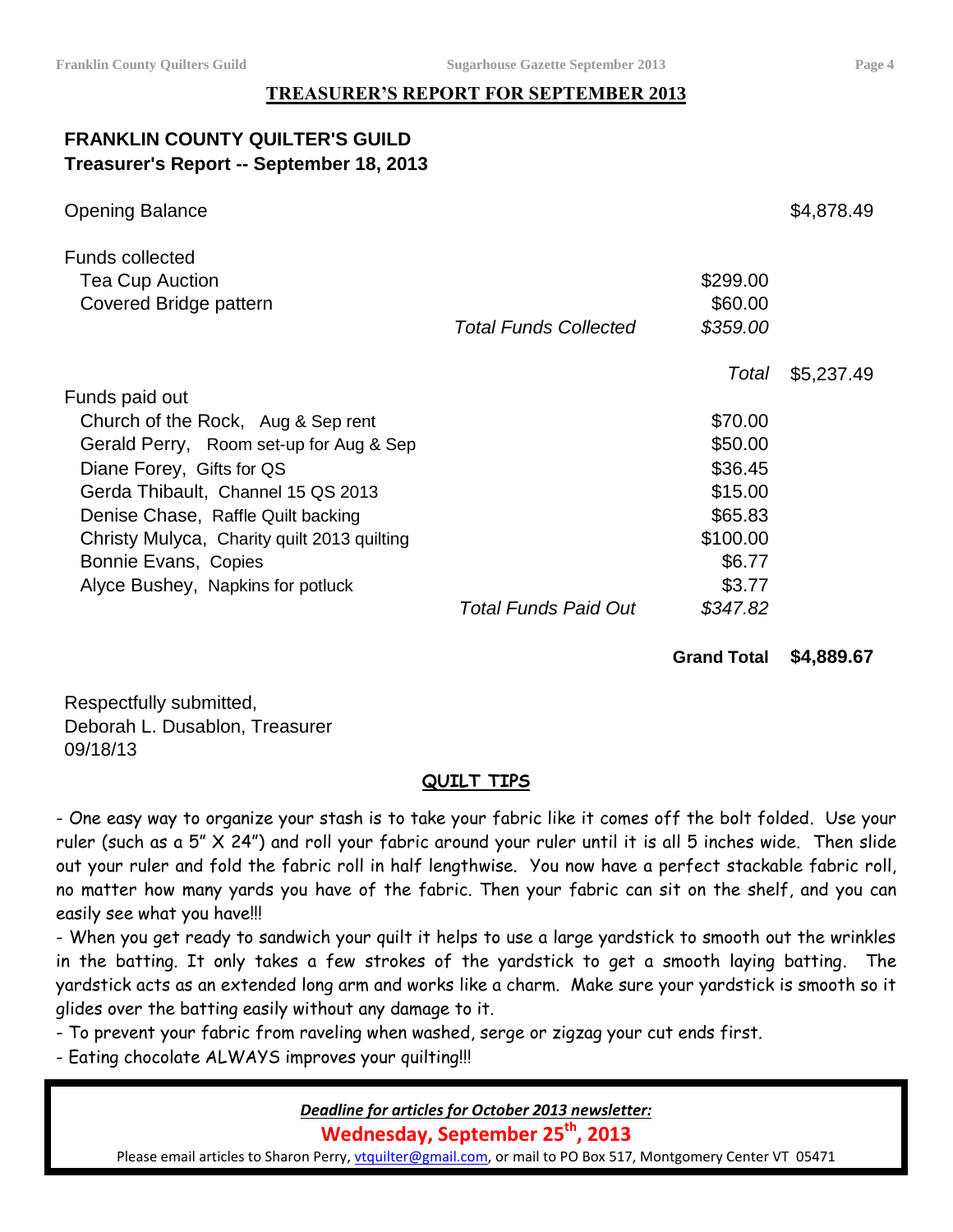

#### **NOVEMBER SPEAKER: LINDA PEARL OF THE PATCHWORK PEARL**

Linda Pearl, owner of The Patchwork Pearl, will be the guest speaker at the November meeting. The meeting in November will be moved to Friday, November  $15<sup>th</sup>$ . Linda will also conduct a workshop on Saturday, November  $16<sup>th</sup>$ . The featured quilt for the workshop will be one of her creations, *Lake Shore Magic*, pictured to the left and featured in the July/August 2013 issue of the *Quilty* magazine.

If anyone has a copy of the *Quilty* issue, would you mind bringing it to the September guild meeting so other members can read the article and see the quilt

construction firsthand? For those with internet access, here's a link to a picture of Lake Shore Magic online: [http://www.heyquilty.com/articles/Lake\\_Shore\\_Magic\\_modern\\_red\\_and\\_white\\_melon\\_shape\\_quilt\\_block\\_curv](http://www.heyquilty.com/articles/Lake_Shore_Magic_modern_red_and_white_melon_shape_quilt_block_curved_piecing_quilt) [ed\\_piecing\\_quilt](http://www.heyquilty.com/articles/Lake_Shore_Magic_modern_red_and_white_melon_shape_quilt_block_curved_piecing_quilt)

# RECIPE CORNER: Lemon Delight

# | ayer 1: Layer 3:

2 sm. containers Cool Whip

| 1 c. flour                                   | $1 \frac{1}{2}$ c. sugar              |
|----------------------------------------------|---------------------------------------|
| 1 c. chopped nuts                            | $\frac{1}{3}$ c. plus 1 T. cornstarch |
| 1 stick (1/2 c.) butter or margarine, melted | $1 \frac{1}{2}$ c. water              |
|                                              | 4 egg yolks, lightly beaten           |
| $L$ ayer 2:                                  | 1/2 c. lemon juice                    |
| 2 (8-oz.) pkgs. cream cheese, softened       | $3$ T. butter                         |
| 2 c. powdered sugar                          | $2$ T. grated lemon peel              |

Preheat oven to 350°F. For Layer 1, mix flour, nuts and butter together. Press into bottom of  $9" \times 13"$ buttered baking pan. Bake for 15 minutes. Cool and set aside. For Layer 2, mix together cream cheese and powdered sugar; blend until smooth. Fold in 2 c. Cool Whip, blending well. Spread over Layer 1 evenly. Chill in refrigerator while preparing next filling. For Layer 3, combine sugar and cornstarch in saucepan; stir in water gradually. Cook over med. Heat, stirring constantly until mixture boils and thickens. Add about 1/3 of hot mixture slowly to the egg yolks stirring constantly. Add egg mixture to saucepan stirring until well blended. Cook and stir 2 minutes. Stir in butter, lemon juice and lemon peel. Cool slightly and pour over Layer 2. Return to refrigerator for 1 hour. Top with remaining Cool Whip and chill in refrigerator for 2 additional hours. Layer 3 lemon filling can be substituted with 2 sm. pkgs. instant pudding prepared according to pie filling directions or with homemade or canned fruit pie filling.

Editor's Note: I brought this dessert to the guild's June potluck, and several members asked me for the recipe. I told them I would include it in the September newsletter. Enjoy!!!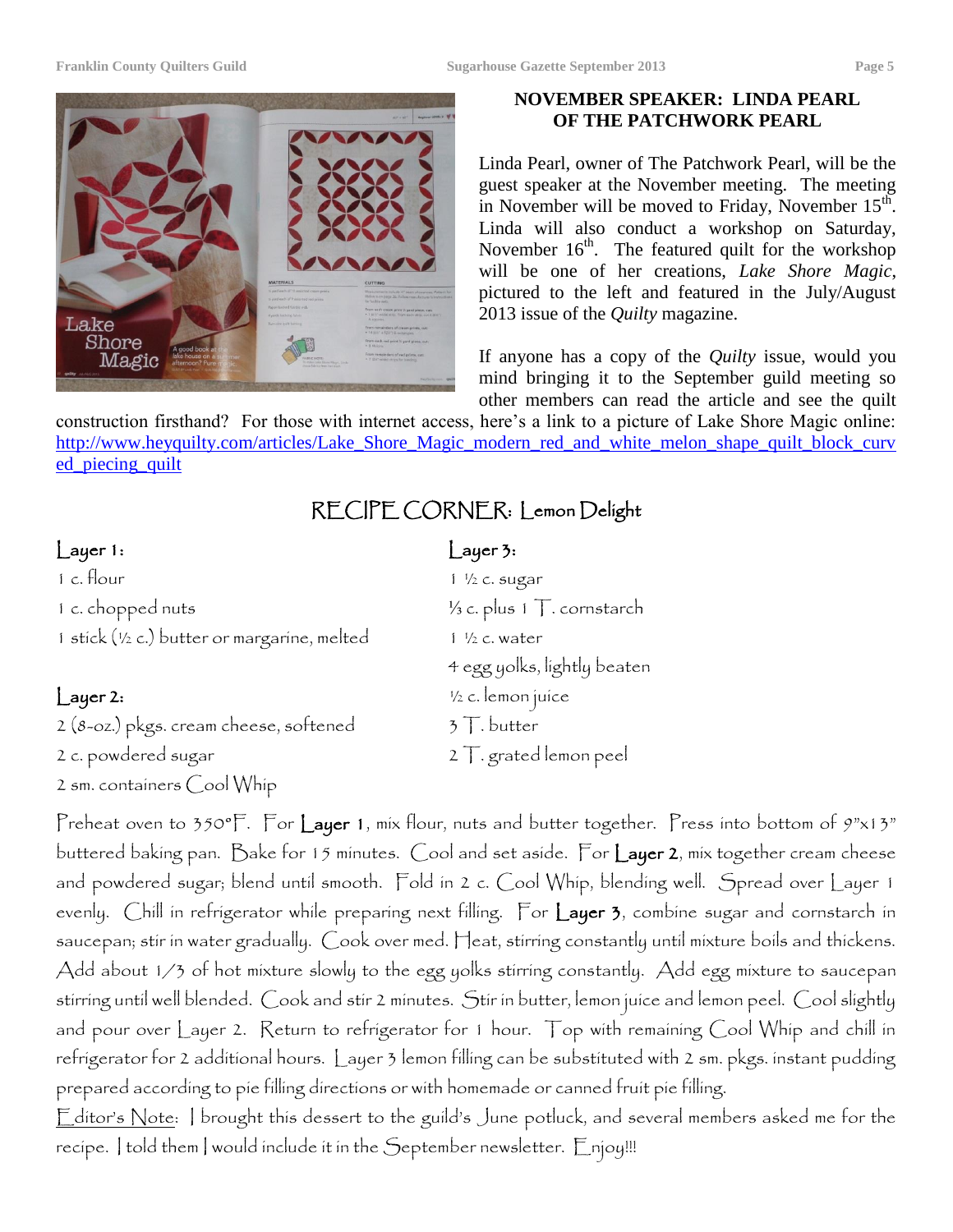#### **BLOCK OF THE MONTH (BOM) RETURNS**

Nancy Orcutt has once again agreed to serve as the guild's Project Coordinator. As requested by the membership, she is organizing a traditional block of the month (BOM) for the 2013-2014 membership year. For those who are relatively new to quilting or aren't familiar with the guild's BOM, a description is probably in order.

Each month, a link, to instructions for a block chosen by Nancy, will be provided in this newsletter as the BOM. Guild members are encouraged to make the block and bring the block to the upcoming guild meeting. At the guild meeting, members will turn in their blocks and enter their name one time for each block made. (A member can make more than one block for any monthly BOM.) A winner will be drawn from the names submitted for the BOM drawing. The winner will receive all the blocks entered for the BOM drawing. For some months, there may be enough blocks to have multiple winners.

For each membership year, a guild member can only win the drawing one time. Winners are requested to continue to make blocks each month for the remainder of the membership year so that winners of the later drawings receive a comparable number of blocks as the early winners.

For the 1<sup>st</sup> BOM this year, Nancy has chosen a block found on [www.quilterscache.com](http://www.quilterscache.com/) called *Squares within* **Squares 2.** Nancy has indicated all the BOMs this year will be drawn from the Quilt Blocks Galore section of the Quilter's Cache. She has also indicated the theme for the entire year will be scrappy. However, to maintain some consistency between blocks made for each month, this newsletter's editor is taking some "editorial" liberty and will suggest one color for each BOM. (I hope you don't mind Nancy.  $\div$ )) In this month's block, cream or off-white should be used for Color 3 in the instructions. The other two colors are the choices of the maker of the block…*make it scrappy!*

Here's the link: <http://www.quilterscache.com/S/SquareswithinSquares2Block.html>

Don't forget to continue to Page 2 of the instructions; the link to Page 2 is at the end of the third paragraph.

#### **START MAKING THOSE QUILTS FOR THE 2014 QUILT SHOW…**

Kay Benedict has volunteered again this year to serve as the coordinator for Quilt Registration and Quilt Layout for the 2014 Quilt Show. And she plans to start collecting entries even earlier this year. A copy of the quilt registration form can be found here: <http://www.franklincountyquilters.org/fcqgregistration.pdf>

Kay will also have copies of the forms at each meeting and will be featuring the "Quilt Tally" board at the guild meetings. She will also be happy to snap a picture of your quilt at any meeting to meet the requirement to provide a photo of your quilt.

#### **MORE QUILT TIPS**

- Try using hand quilting thread when sewing your binding down by hand. It is made for the repeated trips through the fabric and doesn't seem to fray, knot or break the way other threads do.

- To avoid the task of matching corners of your quilt blocks, try staggering by using a half block at opposite ends of each row. This will work also when you have sashing between rows. You won't need to make cornerstones either.

- Try placing a finger cot on your index finger to help pull needle through while hand quilting. Finger cots are inexpensive and are available at any drug store.

- To keep from burning your fingers from the steam or heat of your iron, use a bamboo skewer to hold open your seams as you press them.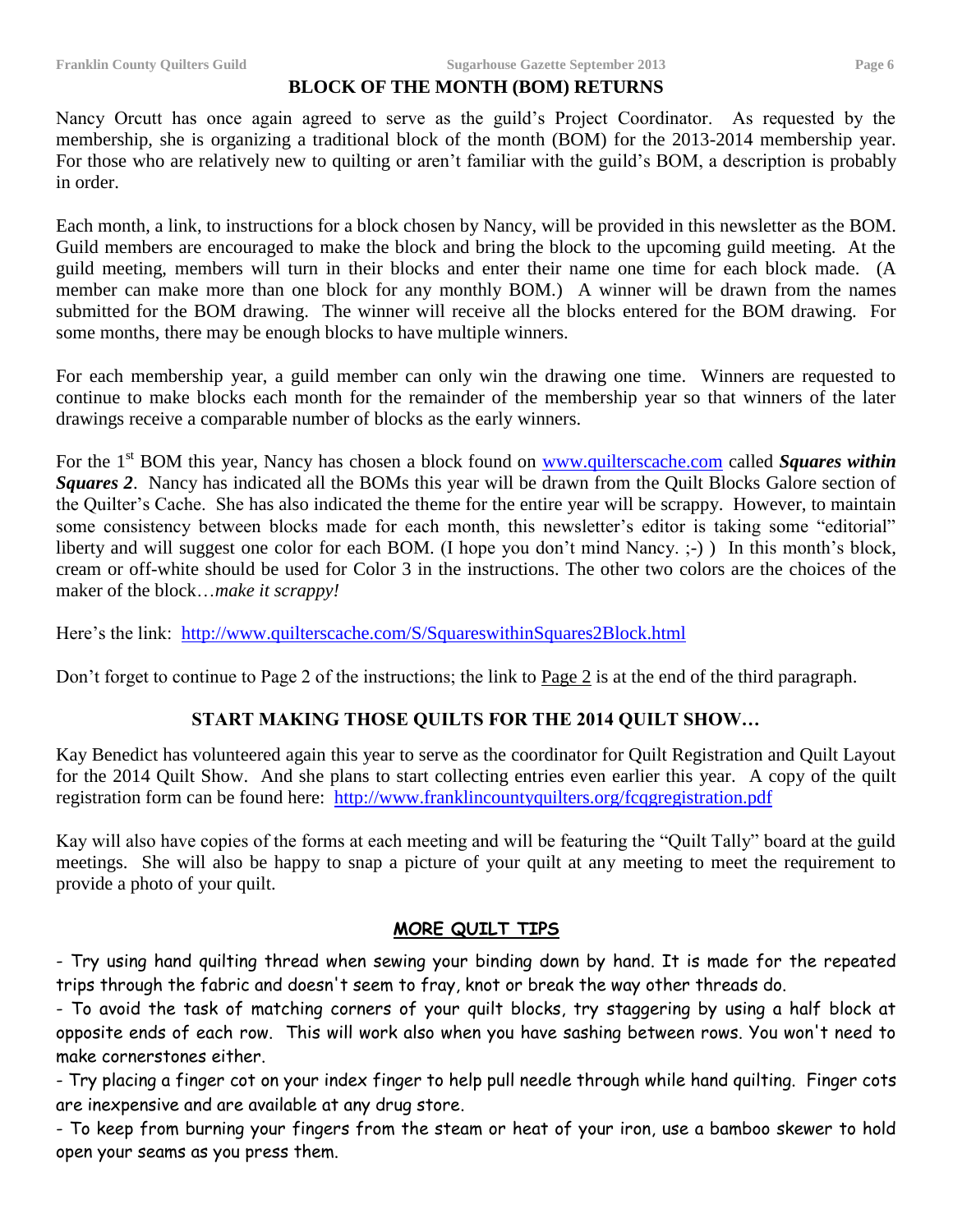#### **ON THE WEB…PATTERNS FOR SEPTEMBER**

**APPLE CIDER 12: [http://www.pbtex.com/APPL12\\_pattern-HP.pdf](http://www.pbtex.com/APPL12_pattern-HP.pdf) ORGANIC APPLES: <http://www.benartex.com/uploads/Image/quilt-gallery/62I/organicapples.pdf> APPLE BASKETS: <http://www.benartex.com/uploads/Image/quilt-gallery/aaad/applebskt.pdf> AUTUMN ON ABBEY ROAD: <http://www.benartex.com/uploads/File/patterns/aoard.pdf> CAT & SUNFLOWER:<http://quiltpatterns.s3.amazonaws.com/00001201008010613028996.pdf> SUNFLOWER TABLE TOPPER: <http://www.pieplatepatterns.com/media/uploads/2009/07/14/files/Visio-Sunflower.pdf>**

> **FEATURED ONLINE TUTORIAL: YOU'VE GOT MAIL (Layer Cake Friendly) From Missouri Star Quilt Company [http://www.youtube.com/watch?v=8safSWU3DSk&feature=c4-](http://www.youtube.com/watch?v=8safSWU3DSk&feature=c4-overview&list=UUWnhR7raxVFDHmDXqCIzuAw)**

**[overview&list=UUWnhR7raxVFDHmDXqCIzuAw](http://www.youtube.com/watch?v=8safSWU3DSk&feature=c4-overview&list=UUWnhR7raxVFDHmDXqCIzuAw)**



#### **MEMBERSHIP DUES PAYABLE AT THE SEPTEMBER GUILD MEETING**

The September meeting marks the start of the 2013-2014 membership year. Dues will remain at \$15 for the year and are payable at this month's meeting. Char Mulyca is this year's Membership Chair, and she will be ready to collect dues at the meeting. To avoid the long line which usually forms as guild members pay their dues, you can mail the completed membership form below, along with a check for \$15 payable to FCQG, to Char Mulyca, 1382 Pleasant View Road, Richford, VT 05476. If you have any questions for Char you can email her at [ctcquilts@yahoo.com](mailto:ctcquilts@yahoo.com) or call her at 848-9072.

 $\lambda\lambda\lambda\lambda\lambda\lambda\lambda\lambda\lambda$  Cut along dotted line:  $\lambda\lambda\lambda\lambda\lambda\lambda\lambda\lambda\lambda$ 

---------------------------------------------------------------------------------------------------------------------------------------------------



*WELCOME TO THE FRANKLIN COUNTY QUILTERS GUILD*

**Registration Form**

*Name:* 

*Address:* 

*Telephone number:* 

*Email Address:* 

| Please mark:    | New Member |      | or | Renewal $\Box$   |  |
|-----------------|------------|------|----|------------------|--|
| Birthday: Month |            | Date |    | ONL <sub>Y</sub> |  |